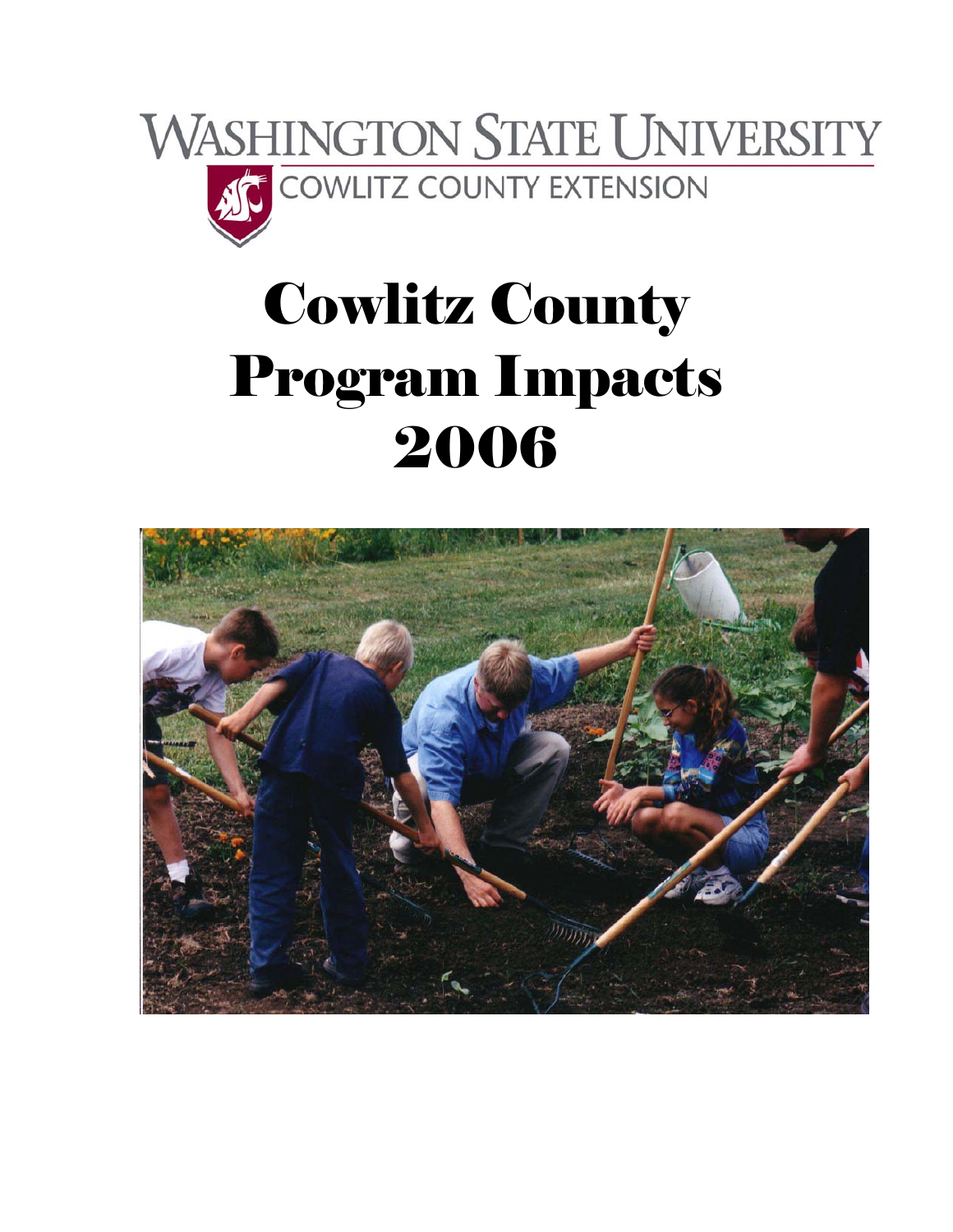**Washington State University Extension in Cowlitz County is a three-way partnership of Washington State University, Cowlitz County and the United States Department of Agriculture.** 

**We provide research-based information and educational programs in the areas of Agricultural Production, Family Living, Food Safety, 4-H Youth Development, Horticulture and Distance Degree Education.** 

**This report covers selected programs and accomplishments for 2006.**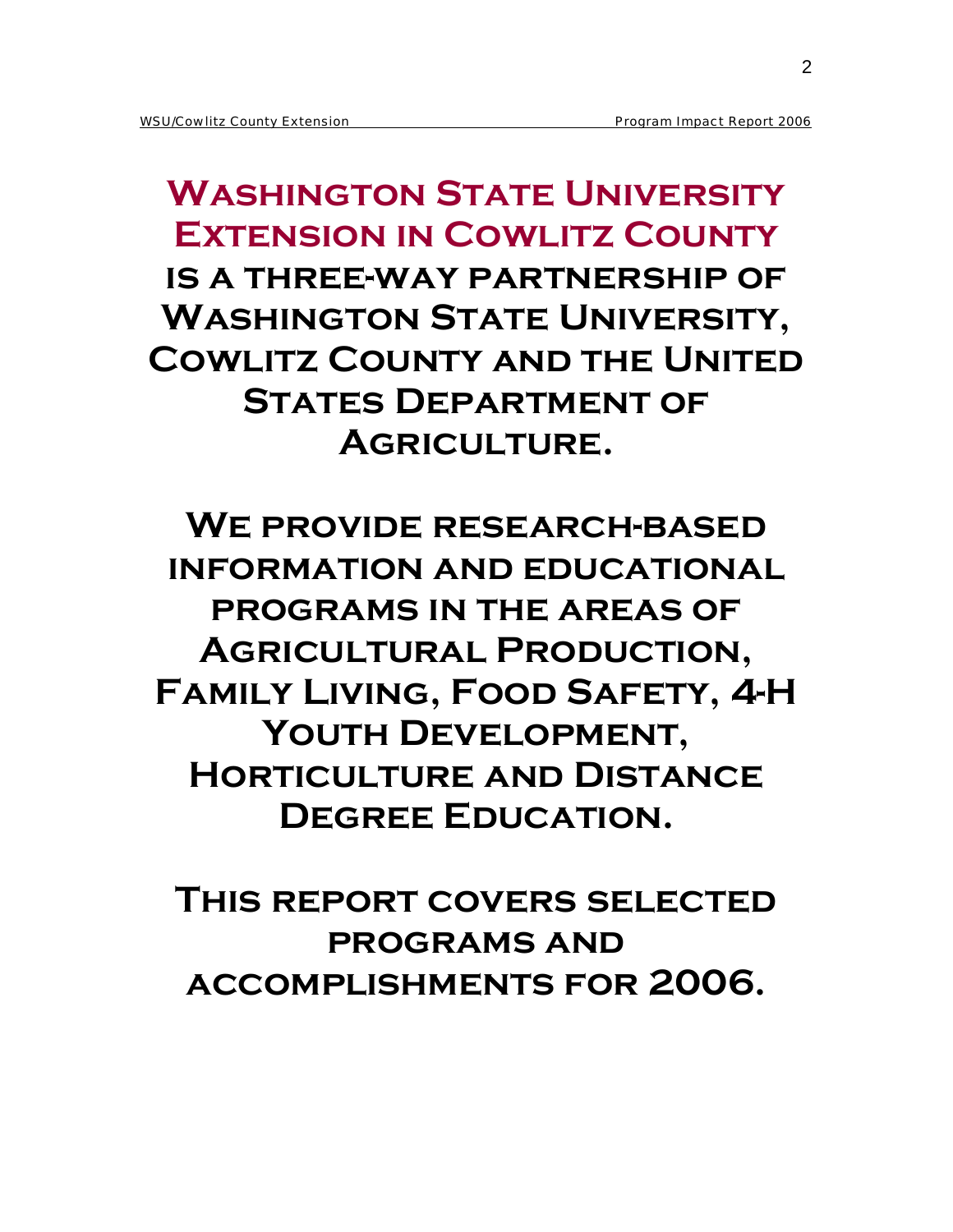# WSU / Cowlitz County Extension Program Impacts 2006

| <b>Small Farm Management</b><br><b>Community Development</b><br>4-H Animal Projects                                     |  |
|-------------------------------------------------------------------------------------------------------------------------|--|
| Person In Charge                                                                                                        |  |
| Food\$ense<br><b>Diabetes Education and Food Safety</b><br><b>Success Stories</b>                                       |  |
| 4-H/Youth Development - Jennifer Leach  9<br>4-H Club Program<br><b>Cowlitz County "Strengthening Families" Program</b> |  |
|                                                                                                                         |  |
| Advising<br>Full Immersion Spanish Institute<br><b>Extended Community Education</b>                                     |  |
|                                                                                                                         |  |
| <b>Master Gardener</b><br>$4-H$<br><b>Master Clothing and Textile Advisors</b>                                          |  |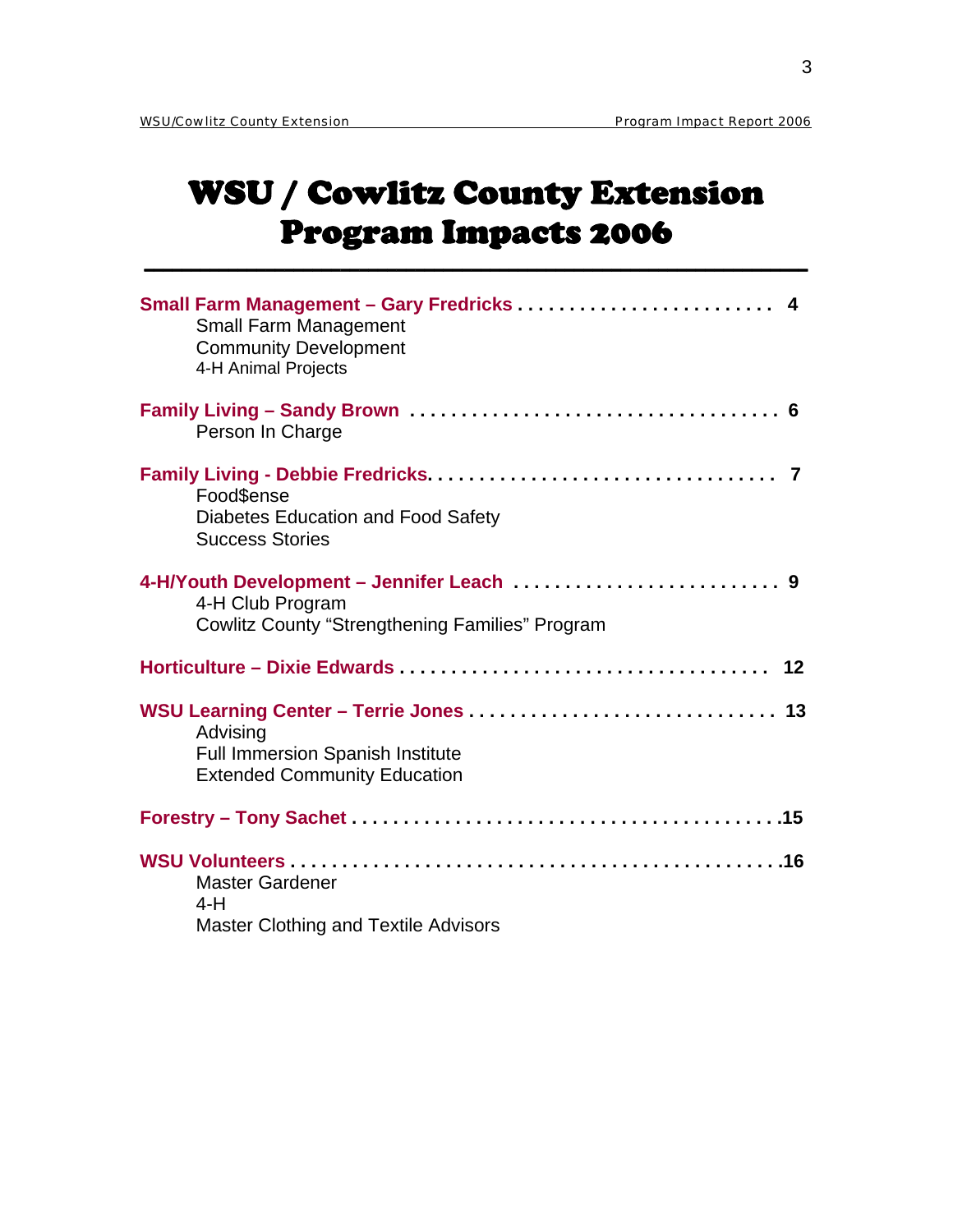# **Gary Fredricks, Director**

# **Community Development & Small Farm Management**



#### **Community Development**

The public while aware of community concerns will at times lack the resources or organization skills to solve local problems. Faculty worked together to provide programs and form community action committees forums that solved problems facing local communities.

- Only four organizations in Cowlitz County offer adult education classes annually with WSU Extension offering the only free classes. The Brown Bag Luncheon series offered a variety of classes that address current community concerns.
- An committee meets quarterly to see that all **food waste produced from Kelso school district lunches is composted** reducing the amount of garbage sent to the landfill and generating money for the school district.
- Focus groups that were held in **Castle Rock to look at reducing poverty**  develop a action plan and obtain financing to launch the plan.
- A workshop on understanding and helping people in poverty was attended by service organizations staff, county government personnel, and school district employees..

## **Cowlitz County citizens benefited by:**

Food drive collected 559 pounds of **food that was donated to the local food banks.**

149 people learned how to:

- **Protect their home from robbery**
- **Start a new business**
- **Make a living will**
- **Helping elderly remain at home**
- **Tips for better gardens**

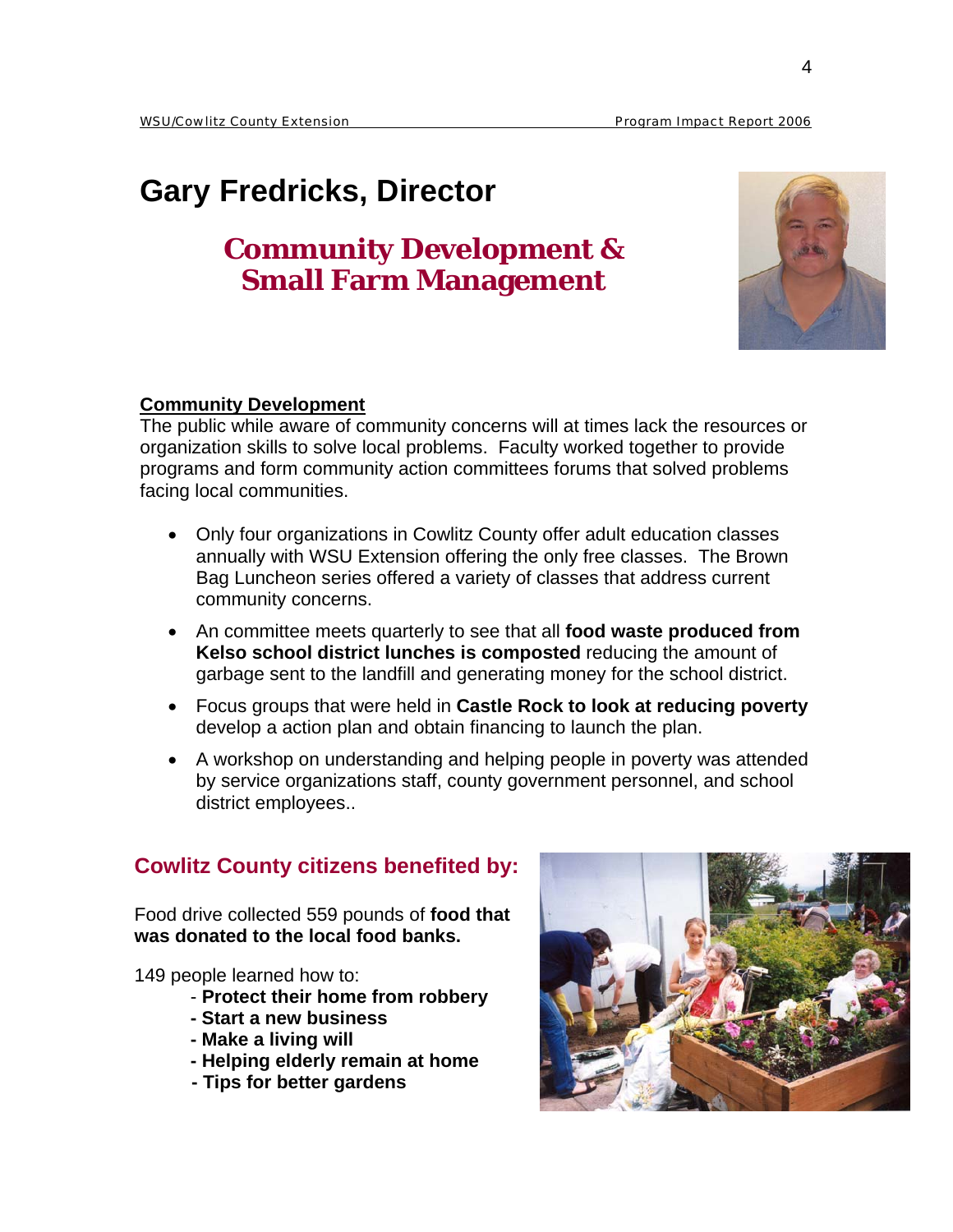#### **Small Farm Management**

To promote local farm products, farmers helped local consumers be aware of the positive impacts of farming on the local economies and open space. The public is often unfamiliar with farming and unaware of the environmentally sensitive management techniques used. Raising consumer awareness about the local food system will help maintain both local food systems and open space in the urbanizing setting.

• Farms were opened to the public for tours. People learned that there exists a diverse farming culture in as well as the basics of what and how farmers produce the food and animal products.

## **Cowlitz County citizens benefited by:**

32 clientele learned **how to purchase high quality hay** for feeding their animals at a reasonable cost.

112 small farm owners **learned sustainable practices** to effectively grow grass for livestock that **encouraged clean water management, reduced weed populations** and was economically beneficially to the farm.



#### **4-H Animal Projects-County Programs**

Youth who lack access to activities that develop positive life skills are more likely to participate in activities with negative social outcomes. Programs need to be conducted which stimulate the interest level in youth while continuing to develop their confidence, responsibility, technical knowledge, leadership, communication and problem solving skills.

## **Cowlitz County citizens benefited by:**

After 220 youth attended classes at the 4-H in Action Day (which provided them with skills in animals management, family living and protecting the environment), surveys showed:

- 91% said they **could make better decisions**
- 82% were **better at expressing themselves**
- 91% understood the **importance of following through with commitments**.

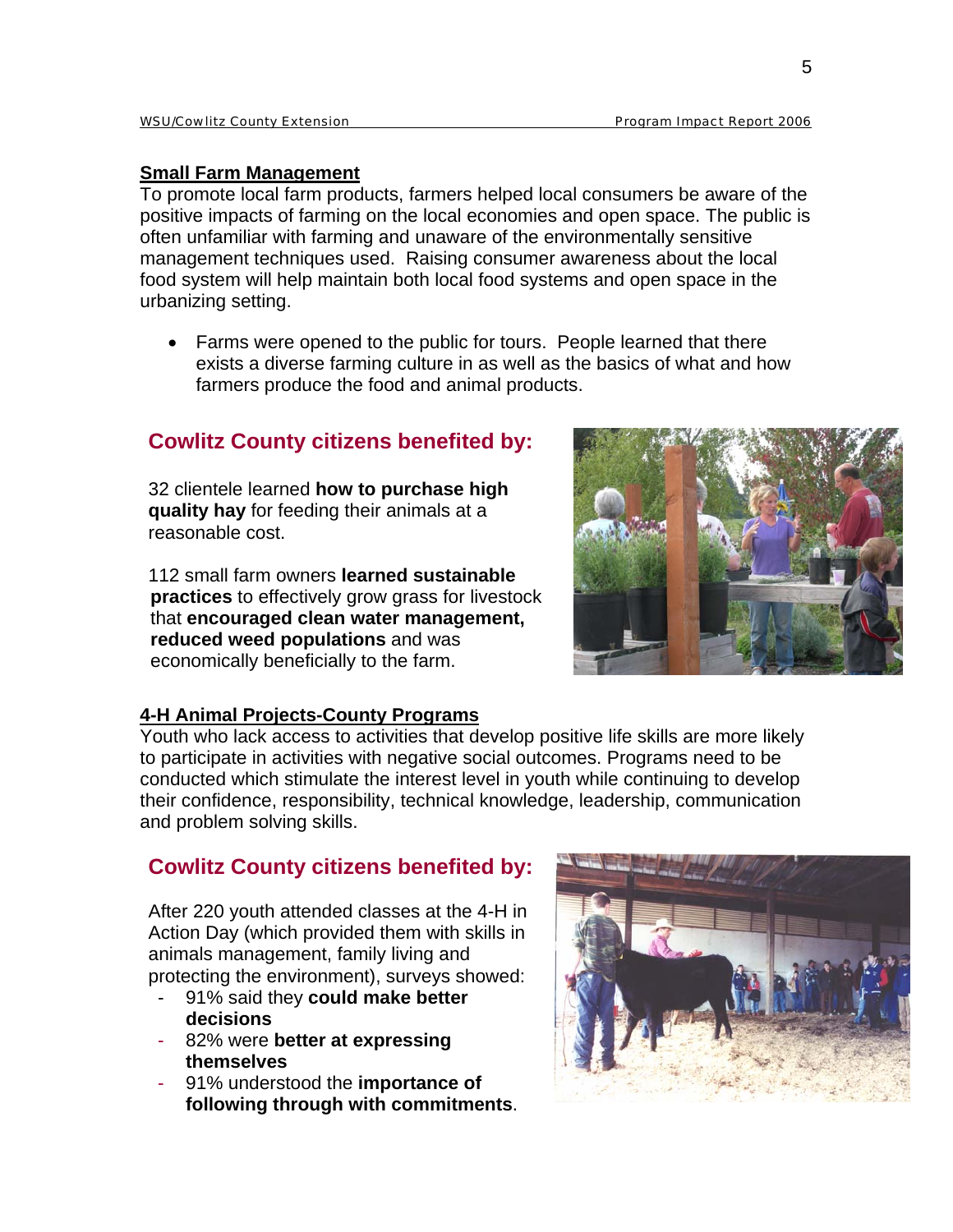# **Sandy Brown**

# **Family Living Extension Faculty**

#### **Person In Charge**

The Washington State Food Code required that all food facilities have a Person In Charge (PIC) that has extensive food safety knowledge beyond that required to get a food handlers card. WSU Extension partnered with the Health Department to design and deliver a four-hour food safety course that addresses the food rule changes. The training gives food handlers the food safety knowledge to meet the Person In Charge knowledge base, improve or maintain good health inspection scores and eliminate or reduce the number of food borne illnesses in the community. The course has been presented monthly.

## **Cowlitz County citizens benefited by:**

154 food handlers in 39 facilities attended courses in Cowlitz county. All participants **increased their knowledge about how food-borne illness** can be prevented.

75% have made at least one **procedural change in the facility,** changed practices and/or updated other food handlers in food safety practices.

Inspectors indicate that **businesses that invested in this training got higher inspection scores** and can answer food safety questions more accurately.



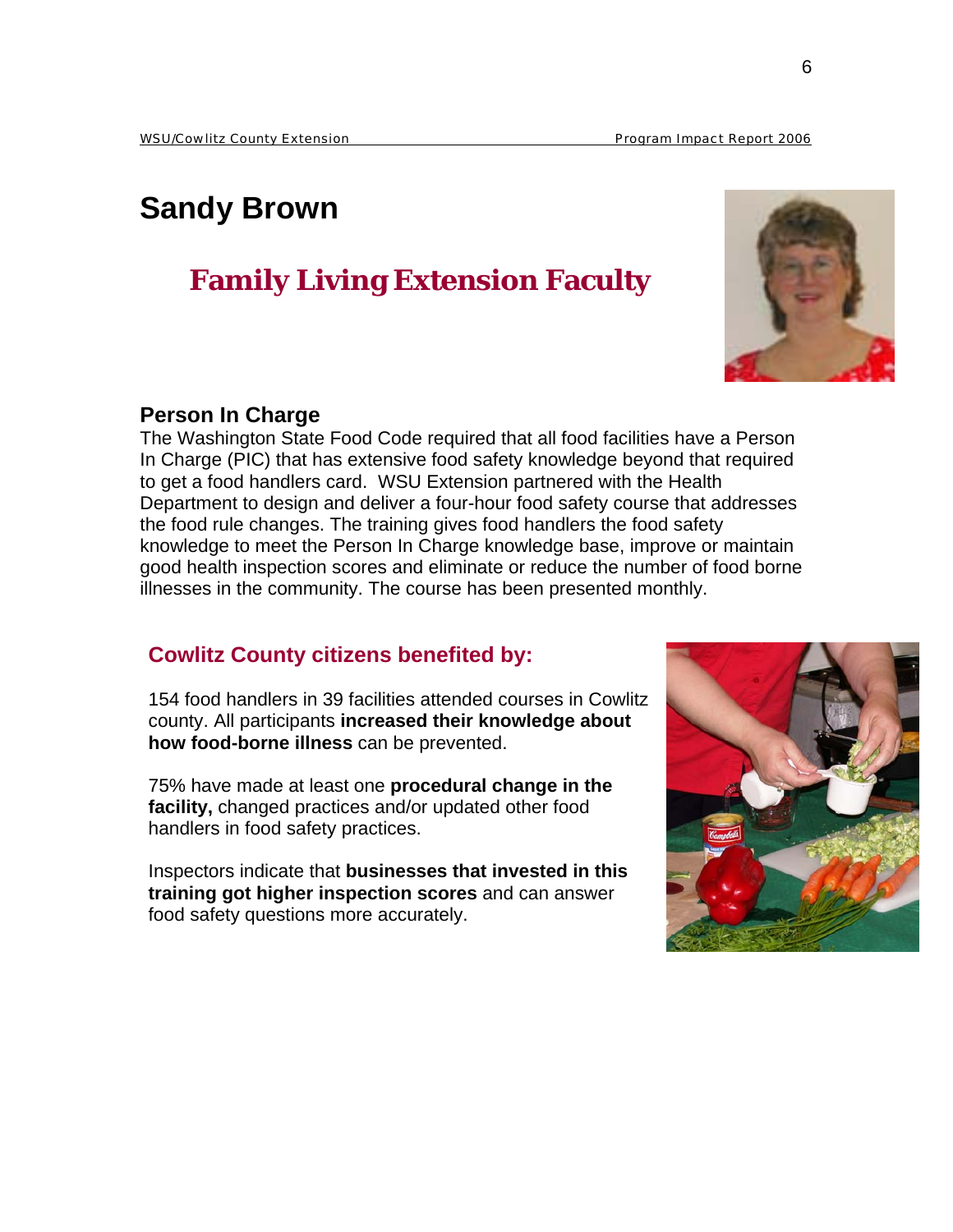# **Debbie Fredricks**

# **Nutrition Education Assistant**



#### **Food\$ense**

The **Food \$ense Nutrition Education Program** helps limited resource citizens of Cowlitz County learn how to make better nutritional food choices. Nutrition education can effectively help low-income families, especially the working poor, to achieve more nutritious diets and stretch food resources for more days every month. The goal is to help those on food stamps to reduce their dependency on food stamps and to learn to make more nutritious food choices. The following activities were provided to Cowlitz County residents.

- A monthly class is offered at a day program for the citizens with mental health issues. These classes provide attendees with information on the new My Pyramid, food safety, food preparation and saving money on food.
- A 4-week series of classes is offered quarterly at a **local Senior Center**. Participants learn about My Pyramid, food safety, how to read food labels, and preparing low cost meals.
- In 2006, 128 such phone **calls on food preservation and food safety** were answered. Many of these calls are from elderly, home bound citizens.
- The Food\$ense program partners with Longview School District, Kelso School District, Longview Parks and Recreation, Cowlitz River Club, Head Start, Parents Place, Cowlitz County, Cowlitz County Health Dept., LCC, Cowlitz Tribe, St. Paul Lutheran Church and Lower Columbia CAP to provide information on food safety, food preparation and saving money on food.

## **Cowlitz County citizens benefited by:**

 900 low income families **learned how to save money buying food while preparing a nutritious meal for their family.** 

437 elementary age children and 72 adults **learned how to safely prepare food, the value of eating fruits and vegetables, and the correct way to wash hands to eliminate disease.**

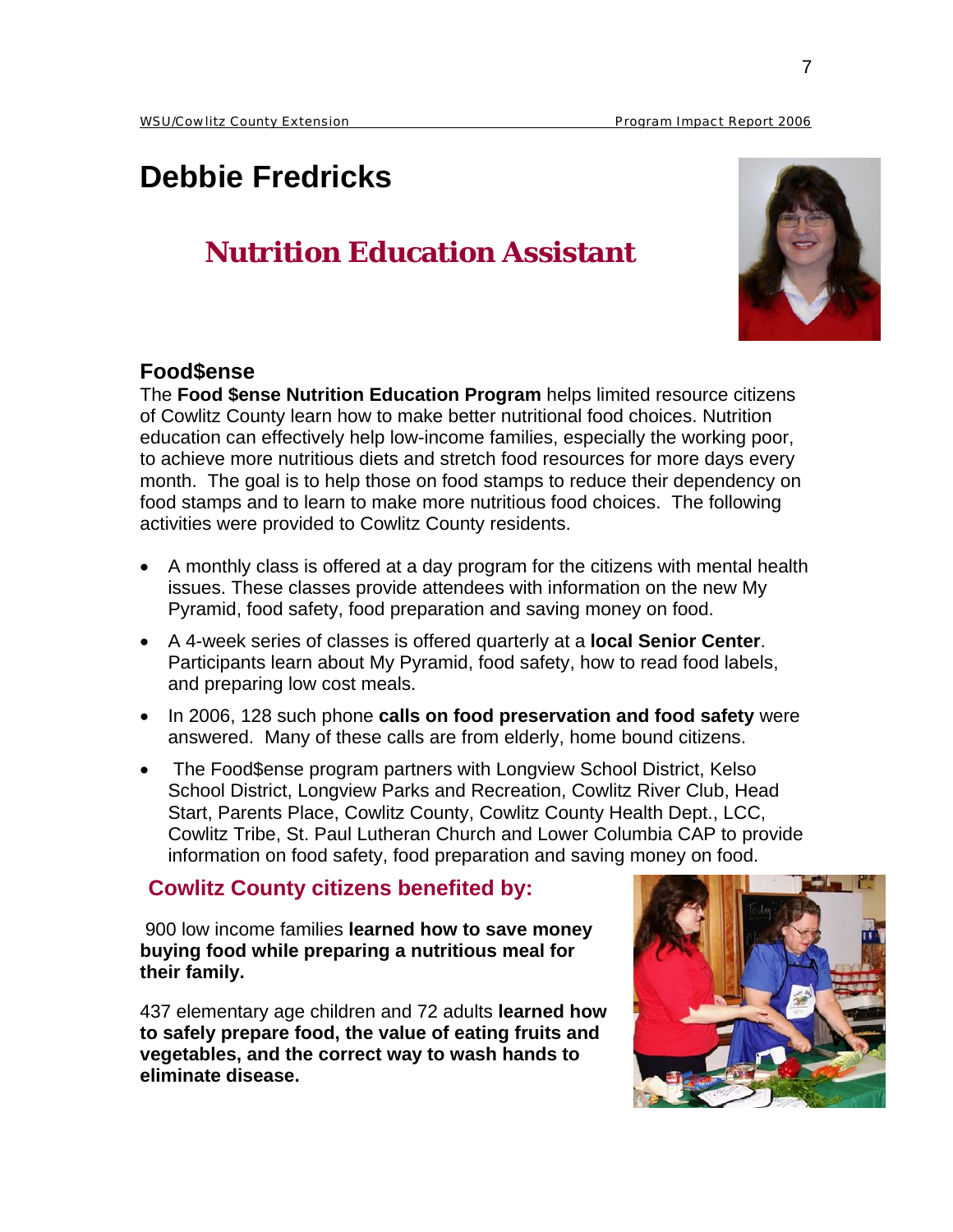## **Diabetes Education and Food Safety**

Approximately, 400,000 Washingtonians (6%) have diabetes, one of the leading causes of heart disease, stroke, kidney failure, and lower limb amputations. Living Well With Diabetes is a joint research project with Harvard University, Joslin Labs of Boston that offers 5 week program targeting people with diabetes and pre-diabetes. During the program people are taught about the 5 important tests everyone with diabetes should have, how to make healthy food choices at home and away, how to read labels, how to incorporate physical exercise into their daily lives and how to deal with stress.

• Participants learned how tests relate to their health, and how to **better manage diabetes** through their diet.

-88% increased their confidence in managing their diabetes through diet -43% improved blood glucose levels, cholesterol, and blood pressure

• Participants reported significant changes in use of the food guide pyramid for diabetes and paying attention to how much carbohydrate they were eating.

## **Cowlitz County citizens benefited by:**

68 pressure gauges from canning lids were tested for accuracy **reducing the danger of serious food borne illness.** 

115 people **manage their diabetes** through exercise and diet with 43% improved blood glucose levels, cholesterol, and blood pressure



#### **Success Stories**

**Diabetes class participant** – I have added regular physical activity to my day and my A1C has dropped! This class has helped me make sense of how to live with diabetes. Thank you

**4th Grade Teacher –** During conferences I had more feed back on what you taught the kids than everything I taught. The parents really liked what you did. The kids learned so much. PLEASE come again nest year!

**3rd grade boy –** (walking past Nutrition Assistant, waiting outside another classroom, with his lunch tray) "Hi! I got 4 vitamin C's today. Look! (holding up orange peels) walks down the stairs and says "And fiber too!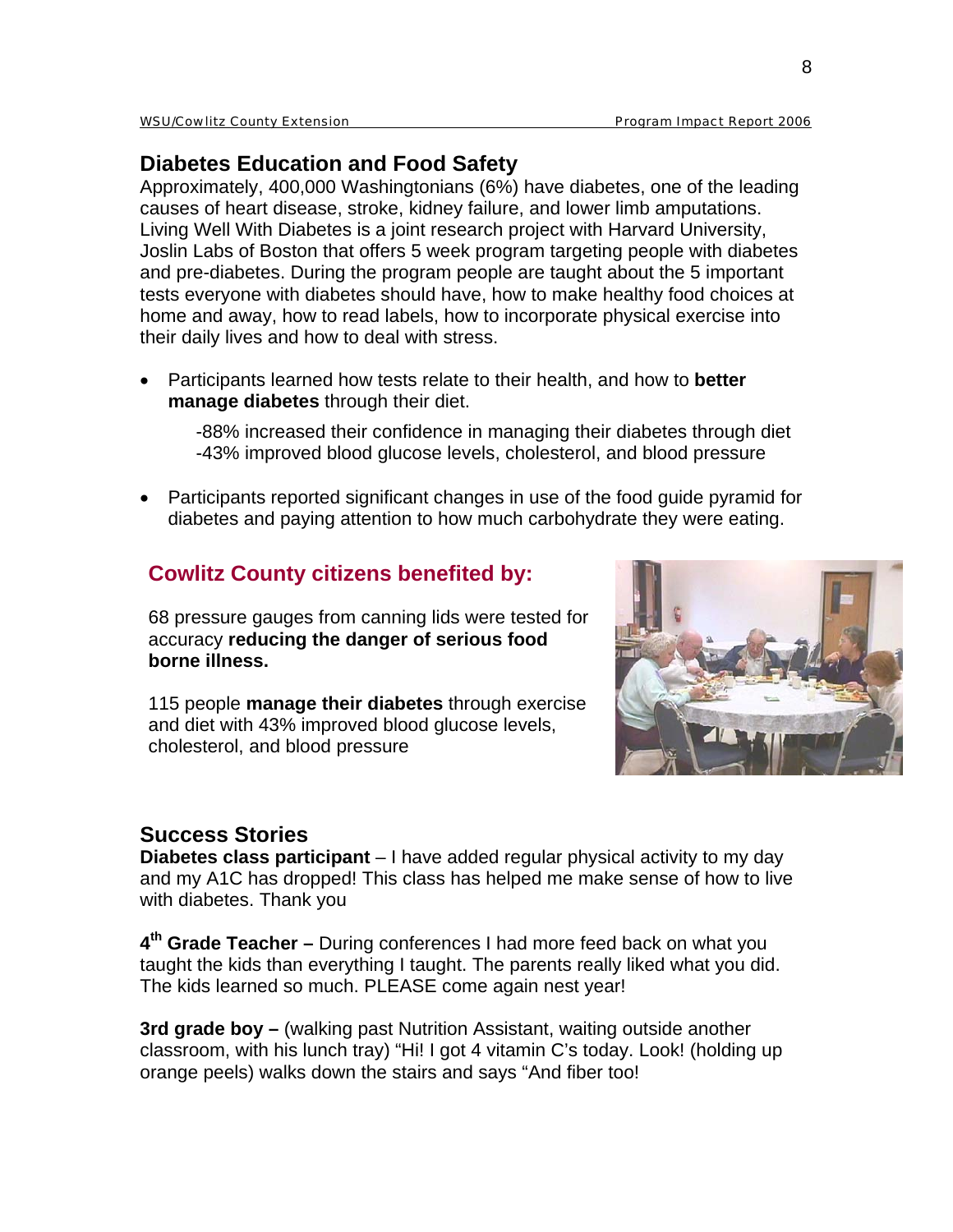# **Jennifer Leach**

# **4-H Extension Agent**



The Cowlitz County 4-H program is an integral part of providing developmentally appropriate activities for Cowlitz County youth. 4-H outreach efforts continue to be an important aspect of providing youth with positive pro-social activities that increase subject matter knowledge, skill development, and opportunities for participation in community and county activities. The 4-H outreach efforts are delivered in a variety of ways ranging from 4-H volunteers to 4-H Challenge leaders to Clothing and Textile volunteers sewing camps/Saturday Sewing to day camps to Youth Leadership Academy.

## **4-H Club Program**

The foundation of the program is the volunteer led 4-H clubs who have trained adults who lead youth in a variety of projects ranging from horses to dogs to cooking to small engines.

- Eight "New Leader Orientation" sessions were held with 19 potential leaders attending and 12 leaders completing the application and screening process and 12 leaders completing 9 hours of new leader training.
- To build relationships with 4-H leaders, the 4-H agent met with every main club leader prior to re-enrollment to review basic program polices, enrollment, publications, and financial record keeping. This has resulted in improved 4-H club management and support for the volunteer club leader.
- **235 4-H club members** participated in the 2006 Cowlitz County Fair. This is an increase for Cowlitz County.
- Over **200 4-H members, leaders, and parents** attended trainings such as the regional "4-H In Action" program and Quality Assurance
- The 4-H program contributed 70% of the total points for still life and animal exhibits through county fair participation
- Increased efforts in teen programming resulted in three teens attending the "Know Your Government" Conference in Olympia and 8 teens participating in the 4-H Teen Works program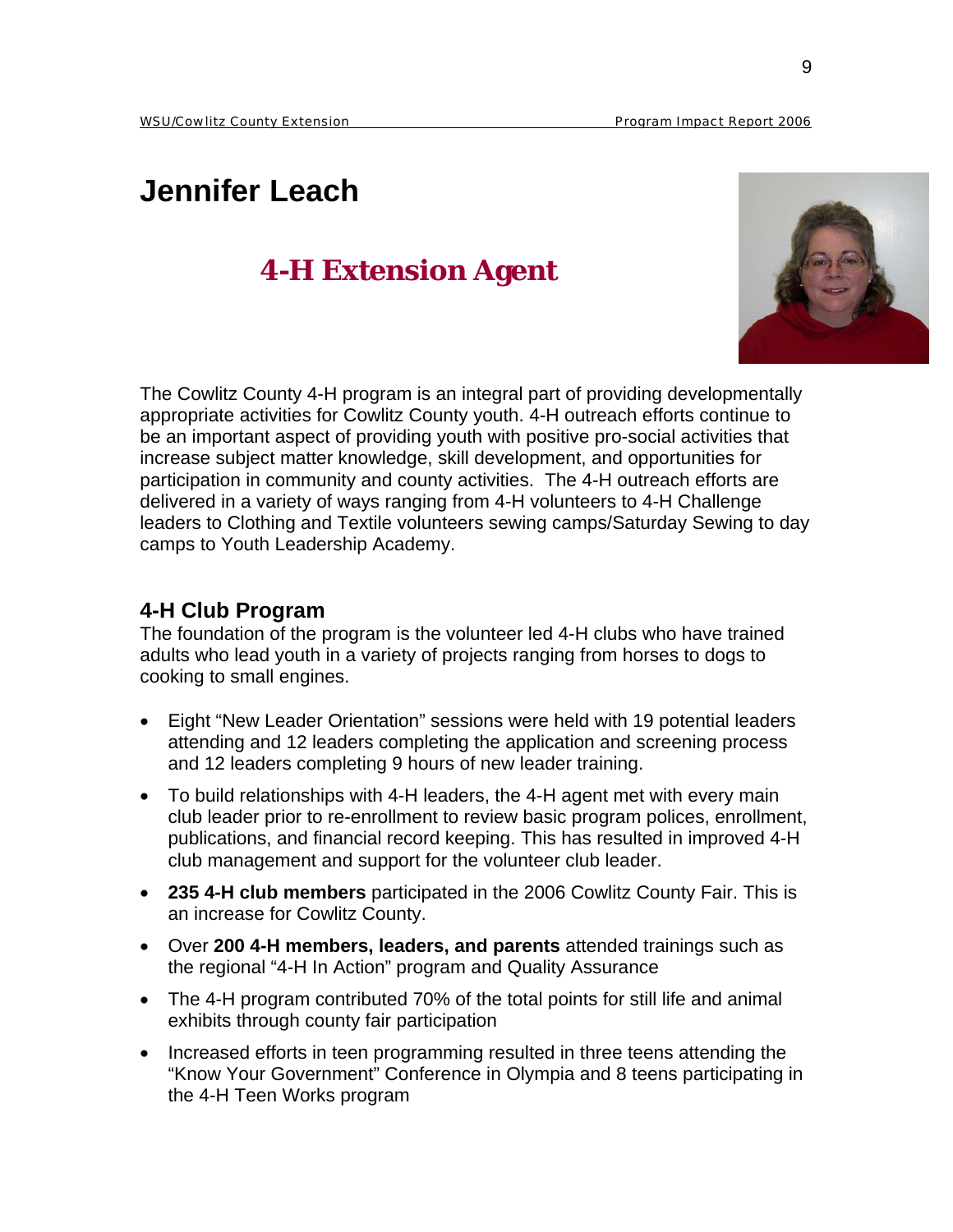- Applied for and received a full time equivalent Washington Service Corps member with ½ time to Cowlitz County to promote youth activities
- Grant funded 4-H clubs after school were implemented during the school year at Olympic Elementary School in Longview (12-15 regular participants)
- 92% of participants from the summer camps and summer "4-H clubs" entered exhibits in the 4-H department at the county fair
- **4-H After School at Huntington had 14 youth** learned skills in robotics and knitting program with 65% gaining skills in problem solving and critical thinking. Each program was offered one day/ week for 15 weeks
- **65 youth participated** in summer day camps and educational workshops in sewing day camps, gardening, foods/nutrition, and creative arts day camps led by Extension staff/faculty; Clothing and Textile Advisors, and/or 4-H volunteers. 42% of the participants exhibited in the 2006 Cowlitz County Fair
- 100 % of the clubs re-enrolled in Cowlitz. There were 3 new 4-H clubs for 2005-06 4-H year
- 90% of the new 4-H volunteers have gained knowledge and skills in child development, experiential learning, understanding life skills, and managing a club and/or teaching others.
- "4-H Clubs" After School—participants stated that
	- 74% felt a sense of belonging to the program
	- 69% felt they could better resolve conflict
	- 77% said they had improved their skills

#### **Cowlitz County citizens benefited by:**

353 4-H members participating in 4-H clubs **determined career choices; achieve high school recognition for community service hours; improved their ability to speak in public; improved their organizational skills; and improved their opportunities for higher education or vocational school** 

4-H clubs showed a **10% increase in member enrollment.** 

Received a **\$1,500 grant** for Operation Military Kids for Cowlitz County that reached over 60 youth via summer programs and fair participation

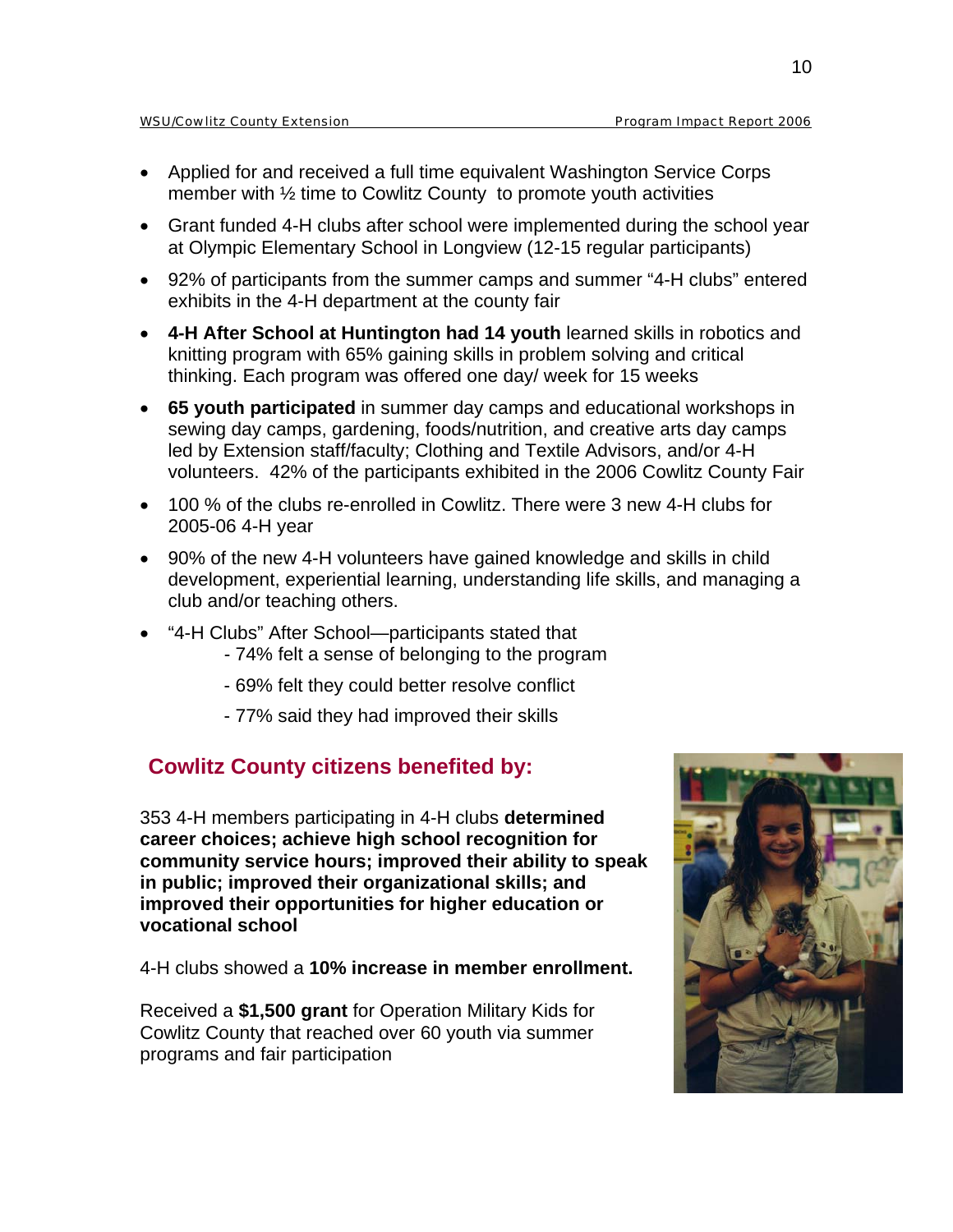## **Cowlitz County "Strengthening Families" Program**

For Cowlitz County risk factor indicators include poor family management, family conflict, and family history of substance abuse. The program is designed as a strengths based family program for parents/caregivers and their 10-14 year old youth. It is a seven-week program that targets teen substance use and abuse both directly and indirectly. The program is considered a "best practice" in substance abuse as a result of rigorous longitudinal research demonstrating effectiveness in preventing substance abuse.

The lead agency in implementing the Strengthening Families program in this county is the Cowlitz Substance Abuse Coalition and the Cowlitz County Drug Free Communities grant with WSU Extension 4-H Youth Faculty as the evaluation lead. The 4-H Youth Extension faculty is the WSU liaison for Cowlitz County Strengthening Families.

- Cowlitz County is one of four counties that has reached over 120 families
- The 3 programs evaluated showed all 3 programs resulting in positive evaluations related to **significant positive change** from pre-test to post-test in enjoyment of time with family and youth; communication skills; temper management; and smoothness of daily routines.
- The number of parents reported daily **fights about homework decreased significantly** and numbers reporting that **homework was done** at a regular time and place increased significantly**.**
- For the youth evaluation, there was a significant increase in the youth rating of their knowledge about stress management and about parent's expectations regarding drugs and alcohol.

## **Cowlitz County citizens benefited by:**

Parents rated significantly higher in **their ability to control their anger when disciplining or discussing problems** at the end of the program.

 There was a significant **increase in the number of parents reporting communicating about drug and alcohol use.** 

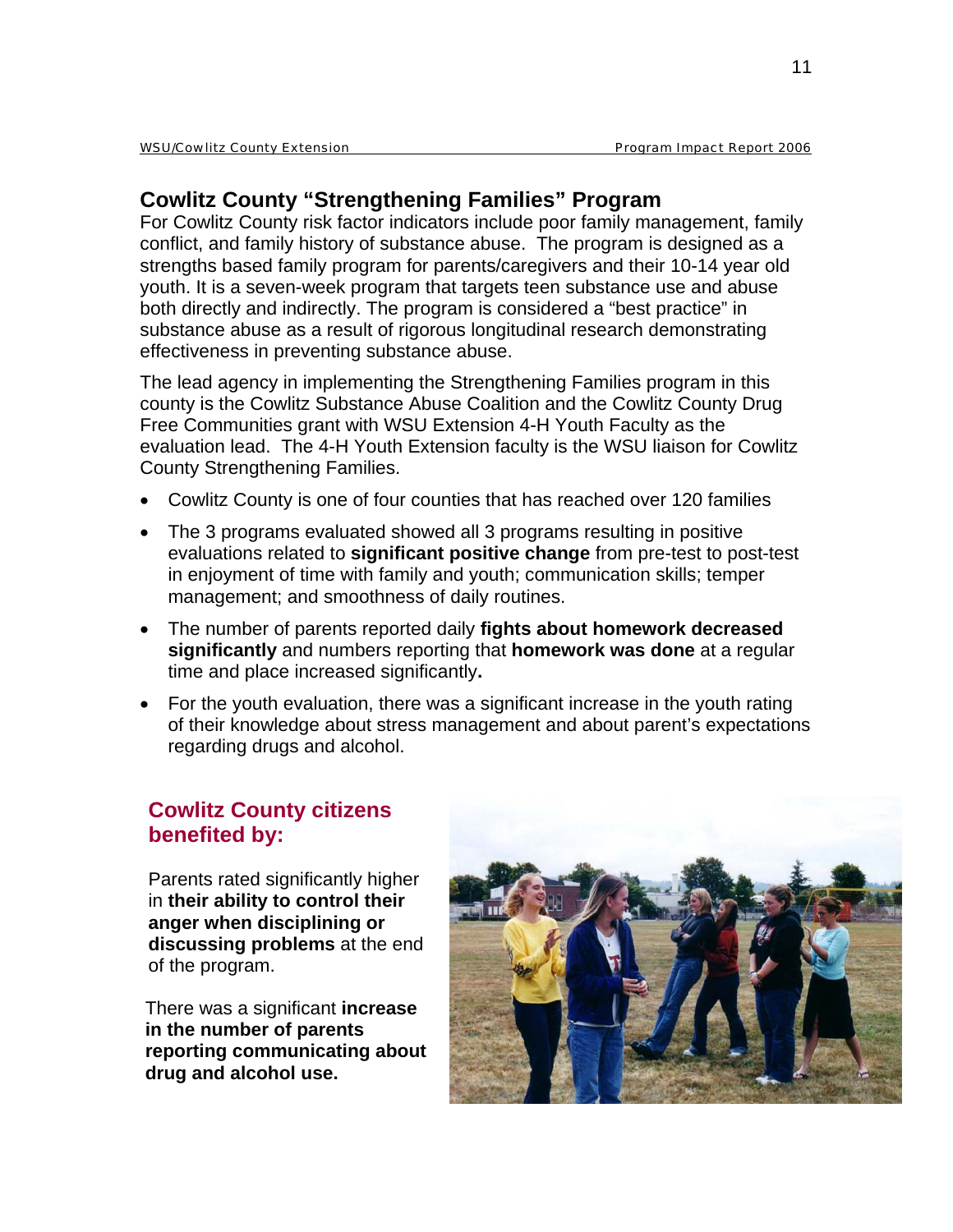# **Dixie Edwards**

# **Horticulture Program Coordinator**



According to a Gallup Poll, U.S. households spent \$46.8 billion on garden and lawn products and landscaping services with this amount is increasing each year. The WSU Master Gardener Program is a public service program that provides university training to volunteers for the purpose of enabling them to serve their communities through horticulture, gardening and pest management.

- The WSU MG Volunteer Plant and Insect Clinics in Cowlitz County offer information to clientele on the proper methods to apply Integrated Pest Management practices to their community and home garden.
- Horticulture Information was published in Master Gardener Newsletter and The Daily News
- **38 new volunteers were trained this year who will be returning 90 hours** of volunteer service to the community in the next two years.
- Cowlitz County hosted plant & insect clinics at the farmers market.
- Demonstrations to people at Community Events-Earth Day, Home & Garden Show and Cowlitz County Fair

#### **Cowlitz County citizens benefited by:**

The Demonstration Garden showed residents how to **reduce the amount of pesticide use** by using plants such as roses and tomatoes that grow well in the Pacific Northwest.

Twenty-nine people **learned how to control insect pests** in a safe and effective method.

The Master Gardener volunteers taught 620 people how to **control insects pests, cure plant diseases and solve garden problems**.

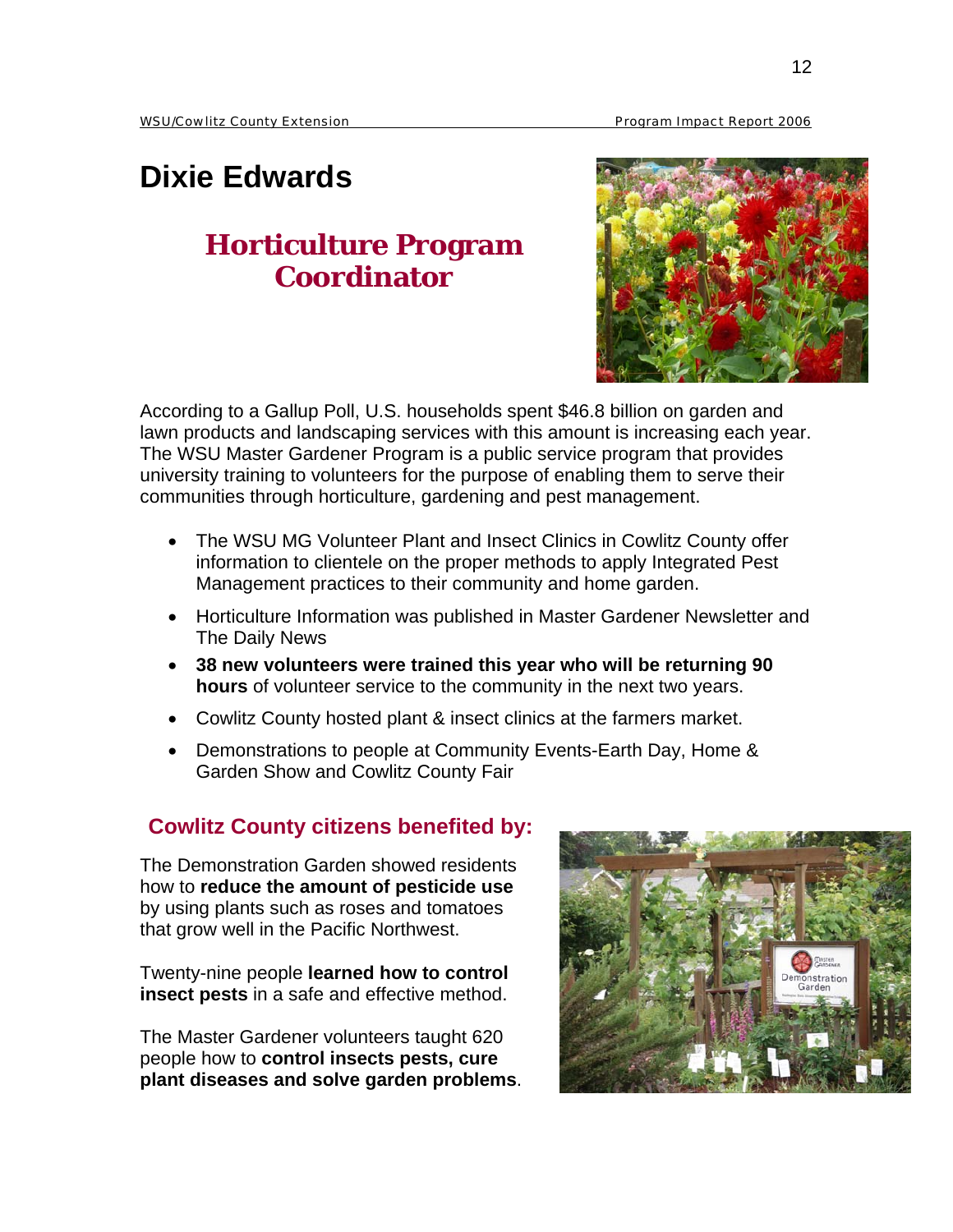# **Terrie Jones, M.P.A.**

## **Director of WSU Learning Center-Cowlitz & Wahkiakum**



The Cowlitz-Wahkiakum Learning Center has a working relationship with LCC, WSU Vancouver, and WSU Pullman to serve all potential WSU students. The Learning Center coordinates recruiting efforts; assists in advising; proctors student exams; provides workspace and materials for students and is actively involved in the student progress through graduation.

#### Advising

The Learning Center also advises walk-in students interested in degree programs at WSU, WSU-Vancouver and DDP (Distance Degree Programs).

- Terrie **advised 156 students** seeking to transfer to the 4-year campus of WSU Vancouver on which classes are required for their degree program.
- The WSU Learning Center **hosted an annual event for Running Start**  high school students. Over 120 local students under the age of 18 visited the Learning Center and learned about WSU educational opportunities.
- The WSU Learning Center offered a luncheon for all local DDP students and community members interested in distance learning through WSU. DDP offer those with physical disabilities to earn their degrees.
- The **BA in Education Degree Program** is designed for students who complete a transferable Associate of Arts degree and then pursue a Bachelors of Arts teaching degree. The Longview site continues to run two consecutive classes, one with 20 students and one with 15 students.

## **Cowlitz County citizens benefited by:**

Enrolled 620 students **enrolled in classes** other than Distance Degree Program.

The Learning Center patrons provided 9,362 students **with information on classes and degree programs.** 

The Learning Center held 122 community service activities with **2,571 attending the programs**.

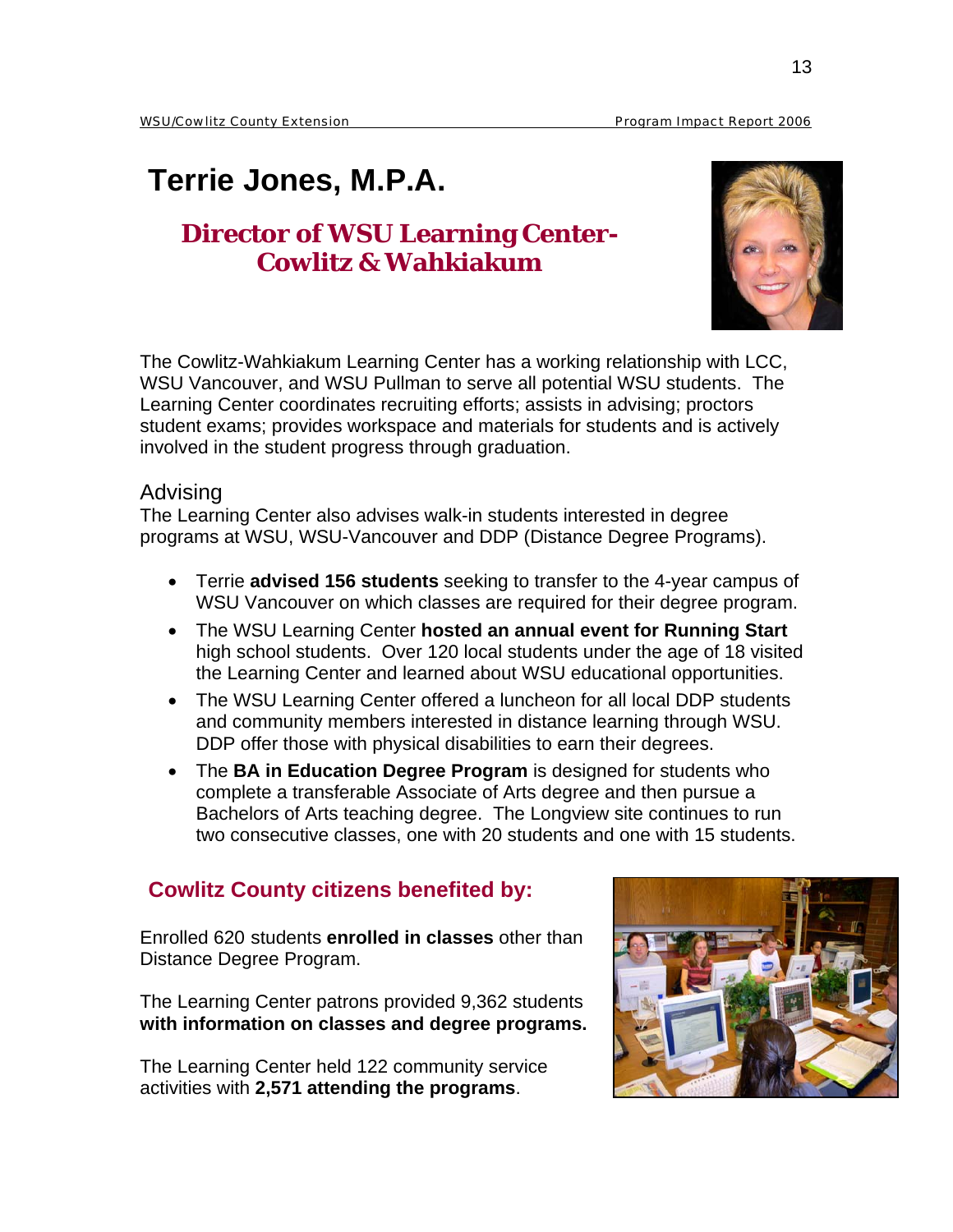## **Full Immersion Spanish Institute**

The WSU Learning Center hosted the fourth year of its Full Immersion Spanish Institute for two classes with a total of 15 students. The focus of the Full Immersion Spanish Institutes is to increase understanding and communication skills with the Hispanic/Latino population statewide.





*Beginning Spanish Immersion class Intermediate Spanish Immersion class* 

## **Extended Community Education**

The Learning Center continues to provide educational programs to meet the needs of the community.

- The WSU Learning Center offered a luncheon for all local DDP students and community members interested in distance learning through **WSU. DDP offer those with physical disabilities** to earn their degrees.
- WSU Learning Center partners with the WSU Small Business Development to provide net-counseling.
- WSU Learning Center hosted attorney Michael Evans to discuss Civil Liberties and its effects on democratic functions. 95 students and faculty learned how world events affect the liberties that we take for granted.
- The Learning Center facilitated a **Train the Trainers program for Medicaid** to aid elderly to understand the new Medicaid Part D.
- The WSU Learning Center partnered with LCC to a annual teleconference titled " Pain Management at the End of Life: Bridging the Gap Between Knowledge and Practice." The program provided insight to **professionals who regularly deal with aging clients**, their families and friends.
- The WSU Learning Center hosted Al Wiener, a local Holocaust survivor, to share his personal experience in surviving the Holocaust. Over 140 people were in attendance.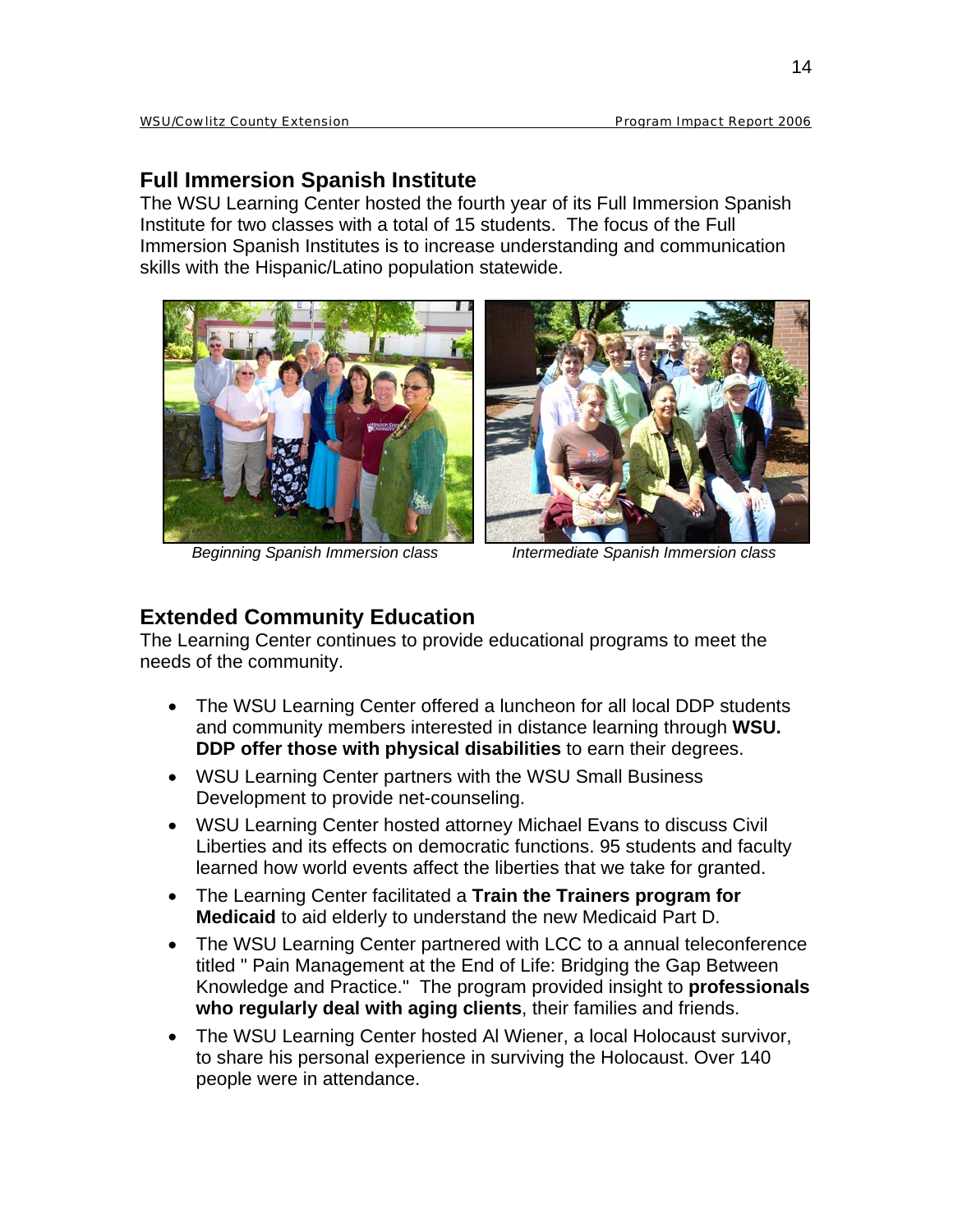# **Tony Sachet**

## **Forester**



Landowners in Cowlitz County were provided technical assistance and educational programs to improve their knowledge to effectively manage the forest resources on their property. The problem of slope stability issues, risk evaluation of damaged trees, cost-share programs and stewardship plans was discussed providing landowners with substantial savings.

• The number of technical contacts are:

| Phone & e-mail        | 254 |
|-----------------------|-----|
| <b>Field Meetings</b> | -36 |
| Referrals to others   | 83  |

• The number of contacts for participation in the different programs are:

| Technical/Advisory contacts:      | 195   | <b>Field Visits</b>           | -34  |
|-----------------------------------|-------|-------------------------------|------|
| <b>Referrals</b>                  | 100 L | <b>Forest Stew Plan hours</b> | -84  |
| Cost Share Programs contacts      | 66.   | Acres w/new Stew Plans        | 571  |
| <b>Stewardship Plans contacts</b> | 70.   | Landowner Meetings            | -312 |

- Volunteer activities include:
	- Helping local high schools Envirothon contest forestry section
	- Tree City Award presentation to City of Longview Parks Dept.
	- Participation in Farm Forestry Association

#### **Success Stories**

 "I thought some kind of disease was attacking my hybrid poplar trees. You identified the problem as porcupine damage and advised me on control ".

 "I called in a panic after receiving word from the title insurance company two weeks before closing that I needed a forest management plan upon closing. Your prompt response has saved me in excess of \$20,000".

"The DNR Stewardship and WSU Forestry Extension programs are to be commended for the cooperative relationship between the agencies. The guidance provided in my management plan is the best value I ever received for my tax dollars".